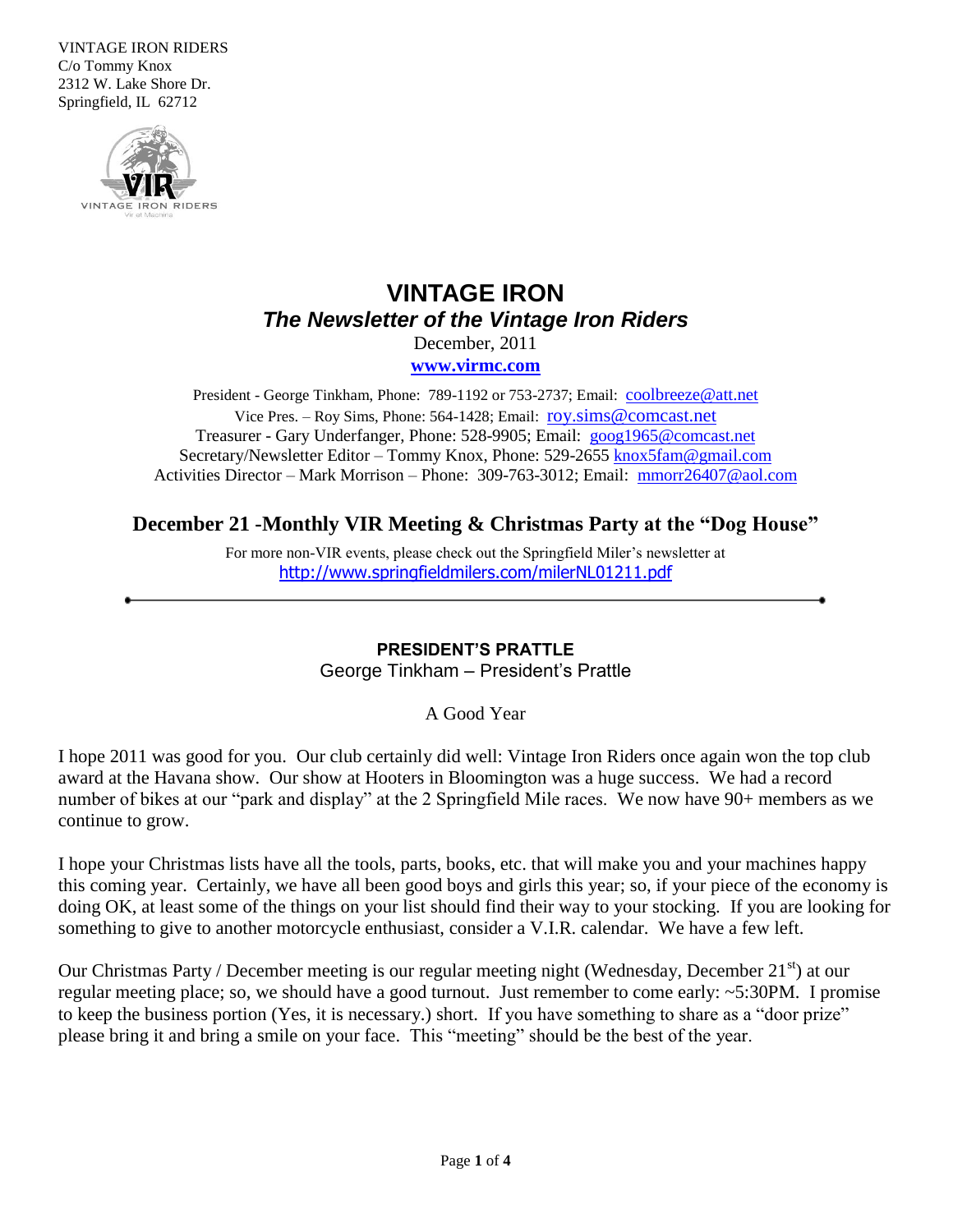### **WE ARE GROWING!**

VIR membership grew in 2011! The VIR want to reaffirm our welcome and encourage new members to continue participating in club activities. For our veteran members, be proud to know that your club is growing and succeeding in its goal of promoting the awareness and appreciation of our vintage iron.

### **ACTIVITIES**

#### **December 21 VIR Christmas Party**

The annual VIR Christmas party will be December 21 immediately following a brief regular meeting. We have over 60 people signed up to attend – that's great! Plan to attend at 5:30pm for a social time before the 6:00pm meeting. In addition to your chosen entrée for the sit down dinner, the club is providing two appetizer trays and remember there is a cash bar available and of course, tea or coffee. All members will be given a complimentary door prize drawing for a chance at the gifts that are being brought. Please bring an inexpensive, motorcycle-theme gift or gag gift.

Be sure to get a nametag when you get your door prize ticket. This will give new members a chance to learn your name.

# **28th Annual Sid Wood Memorial Run**

Billed as "the oldest and the coldest", the Toy Run on November 27 was a great success. Over 60 bikes and 73 individuals signed up at the Steamfitters Local for the ride to Contact Ministries. Even without a police escort, the formation was able to stay together and arrive loaded with toys and over \$800 in monetary gifts for Contact Ministries. Goog Underfanger and LeRoy Solomon send out a big "THANKYOU" to all who helped make this event a worthwhile effort. There were members from Steel Justice, Christian Motorcyclist's Assn. and ABATE in attendance. There were even riders from as far away as Beardstown and Farmersville who braved the chilling temps to be involved.

#### **Officers' Elections**

At the last meeting, a motion was made and approved to re-elect all existing officers.

#### **Calendars**

The 2012 calendars are available at the monthly meetings or you can purchase them at Capital City Motorsports for \$10. There are some great pictures of some great bikes and very cool graphics. Show your support for your club by purchasing a calendar.

#### **2012 Dues**

Please attend the January 18 meeting at the Doghouse where you can pay your dues (\$15.00) for 2012, or you can mail them to Gary Underfanger, 3985 N. 8<sup>th</sup> St. Rd., Springfield, IL 62707.

**"Vintage Visdom"**

*Four wheels move the body. Two wheels move the soul. ~Author Unknown*

*Midnight bugs taste best. ~Author Unknown*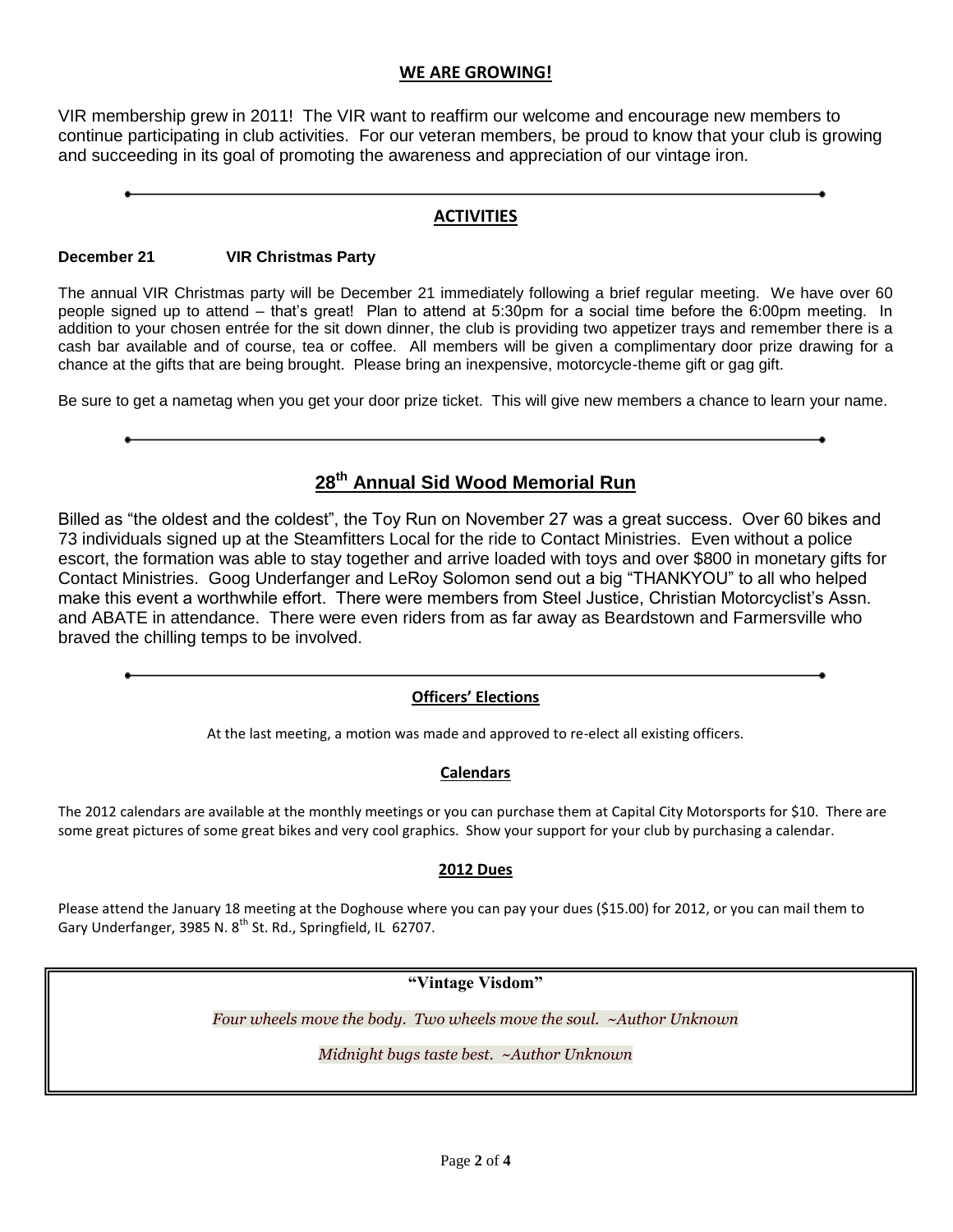## **Minutes of Meeting**

# **Vintage Iron Riders Dog House/Break Time NOVEMBER 16, 2011**

# 7:00pm Social Hour

7:12pm Meeting called to order, cell phone silenced, and pledge of allegiance recited. October 2011 minutes approved by motion to accept by Dave Drum and seconded by Phil Drum. Mark Morrison gave a report on events. The Sid Wood Memorial Toy Run, affectionately called "The Oldest and the Coldest" is November 27, 2011. Leroy Solomon and Goog Underfanger have been involved with this event for 28 years. The ride will take place without a police escort this year. Leroy reminded everyone to obey all traffic signs.

Mark Morrison also asked members to inform him of event they would like to see the Club participate in.

The Christmas party food order was taken by Roy Sims. It will now be a sit down dinner. Roy also did double duty by taking a clothing order so that products will be available at Christmas party.

George Tinkham informed club of the possibility of a façade/banner to highlight the Park and Ride at the Springfield Mile. The Club was positively responsive and wanted to think about different ideas of how best to use this banner.

Treasurer's Report: Gary Underfanger reported that the club has a balance of \$3,294.25. In January 2012 there will be a distinction made between the "general fund" and our "Jeff White Memorial Fund".

2012 Calendars: The calendars were a big hit. Carol Edwards acknowledged the great job that Cuyler Coleman had done. Volunteer were solicited for next year's calendar and we broached the idea of maybe having the pictures to include club events or rides.

New Business: Jim Cooley, who has a 1980 Sportster applied for membership. The club approved the new membership for Bill Fleer II. He has a Ducati and a Harley. He was sponsored by Roy Sims and welcomed into the VIR.

Officer's election: A motion was made by Carol Edwards to re-elect all officers already serving. Motion passed on unanimous voice vote.

At 8:00pm Dave Drum made a motion to adjourn meeting, seconded by Phil Drum.

50/50 drawing of \$37.50 won by Jim Grahn, who donated \$10 back to the club.

Respectfully Submitted, Tommy Knox, Secretary